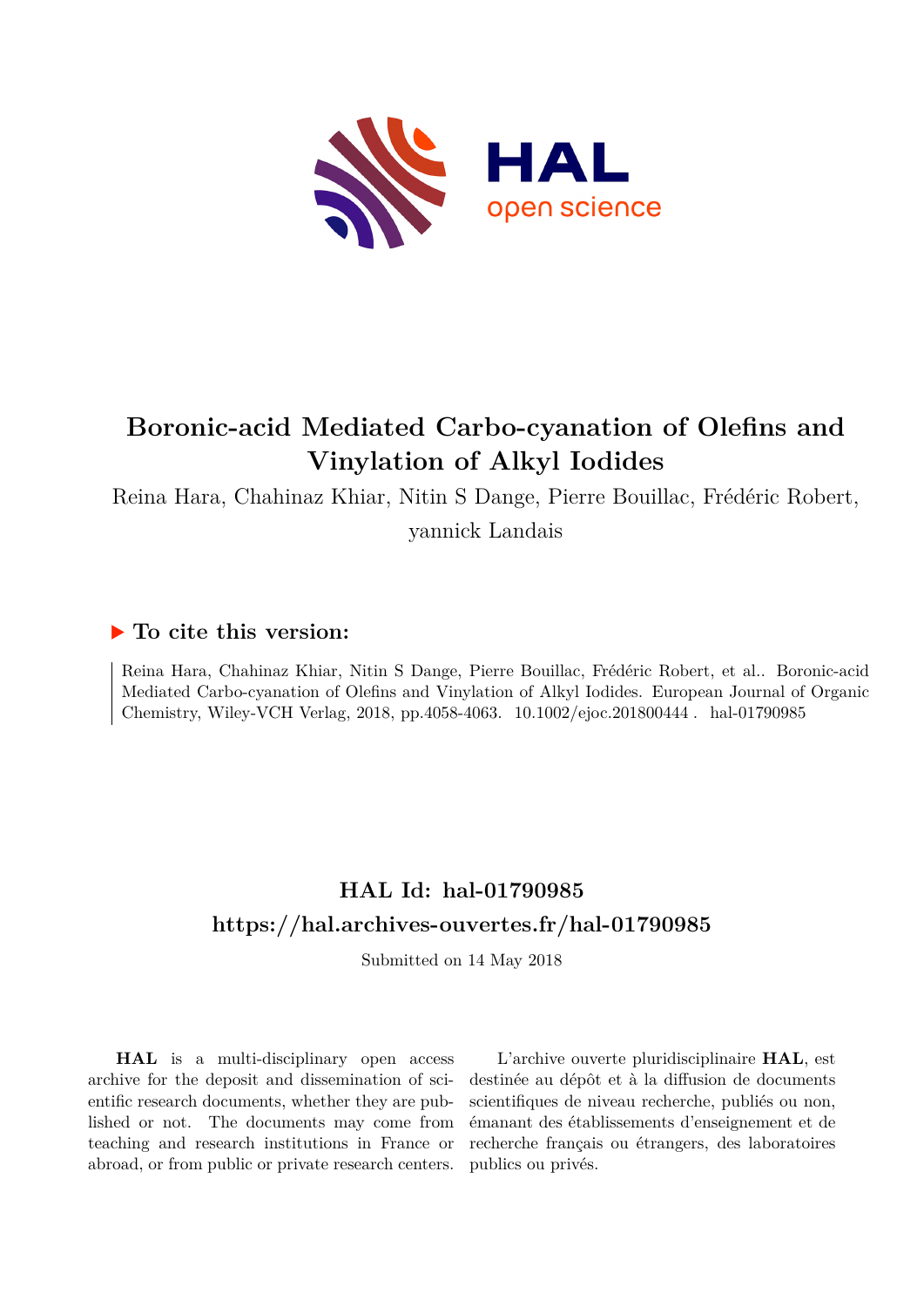# **Boronic-acid Mediated Carbo-cyanation of Olefins and Vinylation of Alkyl Iodides**

Reina Hara,<sup>[a]</sup> Chahinaz Khiar,<sup>[a][b]</sup> Nitin S. Dange,<sup>[a]</sup> Pierre Bouillac,<sup>[a]</sup> Frédéric Robert,<sup>[a]</sup> and Yannick Landais<sup>\*[a]</sup>

**Abstract:** Phenylboronic acid was shown to mediate the free-radical multicomponent carbo-cyanation of olefins and the addition of alkyl iodides onto vinylsulfones. Reaction of the boronic acid with di-*tert*butyl hyponitrite generates an aryl radical, which was able to selectively abstract the iodine atom from alkyl iodide precursors to form the key C-centered radical precursor. Arylboronic acids may thus be considered as efficient tin surrogates in these free-radical processes.

#### **Introduction**

While transition-metal catalyzed processes<sup>[1]</sup> constitute a powerful method to build C-C bonds, free-radical strategies offer an attractive alternative, allowing consecutive C-C bond formations through cascade and multicomponent reactions. [2] The addition of alkyl radicals onto C=C bonds provides an effective mean to construct C-C bonds as it is energetically favorable.[3] This addition generates a new radical species, which may then react further with a radical trap, or be oxidized or reduced respectively into carbocation or carbanion species. [4] Unsaturated sulfone derivatives (vinyl-, alkynyl, cyano,…) are well-known efficient radical traps for alkyl radicals, affording, through an addition-elimination process, a new unsaturated system, along with a sulfonyl residue (Figure 1, eq. 1).<sup>[5]</sup> The power of this strategy has been illustrated earlier with simple addition of alkyl halides to vinylsulfones,<sup>[6]</sup> and more recently in three-component olefin carbo-alkynylation, alkenylation and cyanation, using the corresponding arylsulfonyl precursors (Figure 1, eq. 2).<sup>[5b,7]</sup> Depending on the nature of the substituent on the sulfonyl group, the reaction however requires that a tin reagent is present in the medium to sustain the radical chain (Figure 1, (3)). The concomitant need for tin reagents, having perceived toxicity, still hamper the development of C-C bond forming processes using arylsulfonyl derivatives. While several solutions to this problem have been reported in recent time,<sup>[8]</sup> including the use of alkylsulfonyl analogues,<sup>[5a,d][9]</sup> there is still a need for environmentally benign alternative methods to promote radical

[a] R. Hara, C. Khiar, Dr. N. S. Dange, M. P. Bouillac, Dr. F. Robert, Prof. Dr. Y. Landais Institute of Molecular Sciences, UMR-CNRS 5255 University of Bordeaux 351, Cours de la libération 33405 Talence cedex, France E-mail[: yannick.landais@u-bordeaux.fr](mailto:yannick.landais@u-bordeaux.fr)

[b] C. Khiar Laboratoire de Chimie Appliquée et du Génie Chimique (LCAGC) Université Mouloud Mammerie de Tizi-Ouzou 15000, Tizi-Ouzou, Algeria

processes using arylsulfonyl derivatives. Moreover, the synthesis of the latter has been recently studied extensively, making them readily available reagents.<sup>[10]</sup>



**Figure 1.** Tin-mediated C-C bond formation using addition of alkyl halides to unsaturated sulfonyl derivatives.

We report here on the development of a "tin-free" strategy, using phenylboronic acids to mediate the three-component carbocyanation of olefins and the vinylation of alkyl halides under radical conditions. It is shown that alkyl radicals may be selectively generated through the fast abstraction ( $k \sim 10^9$  M<sup>-1</sup> s<sup>-</sup>  $1$ <sup>[11]</sup> of iodine atom from alkyl iodides by aryl radicals, issued from the fragmentation of arylboronic acids under oxidative conditions.[12] This fast abstraction outperforms all other competitive processes which might occur in the medium, including the addition to sulfonyl derivatives or the olefin partners.[13] Arylboronic acids are thus stable aryl radical precursors, which may be regarded as useful tin surrogates in above radical processes.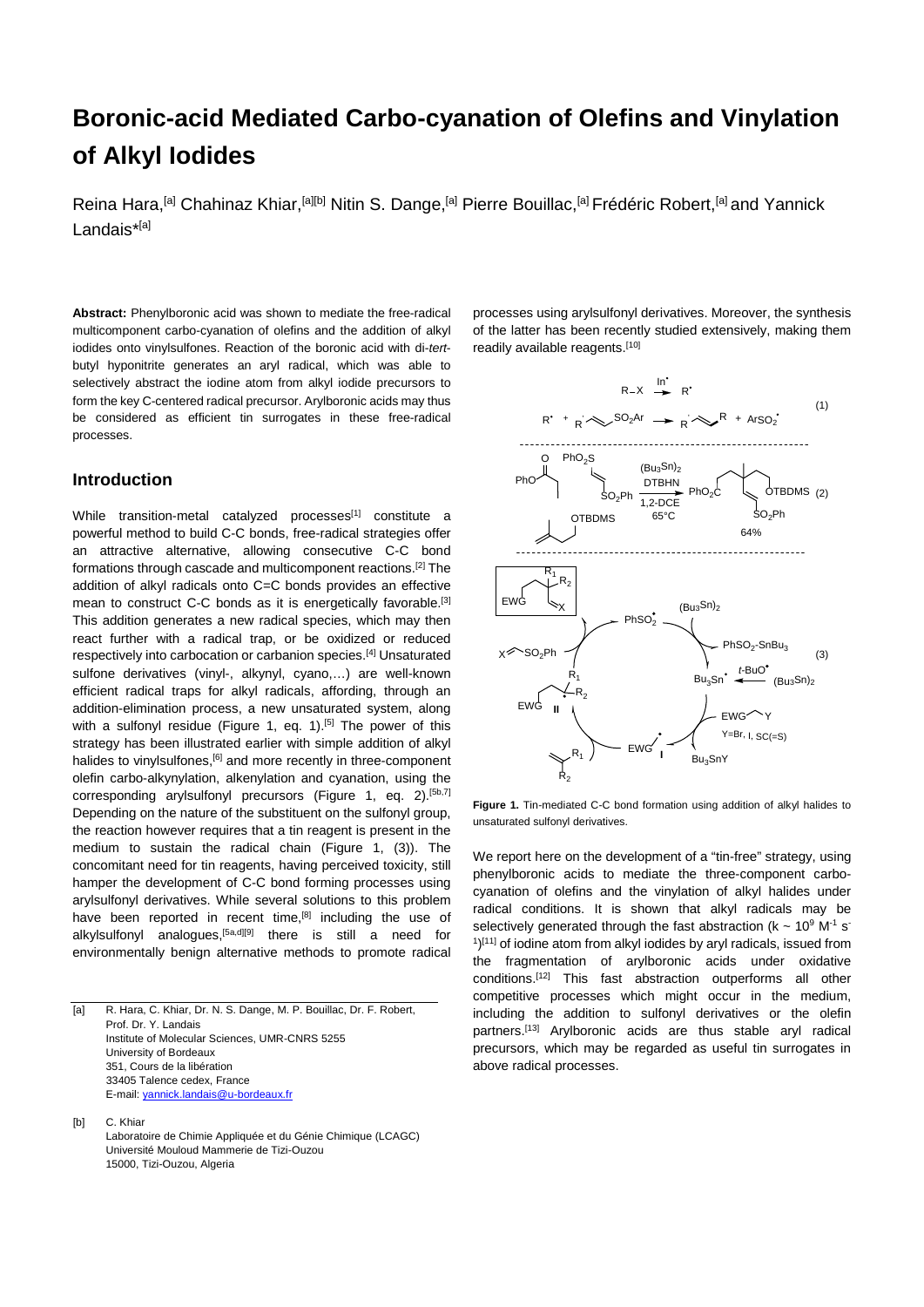#### **Results and Discussion**

Our studies started with the search for an oxidant able to initiate the formation of the desired aryl radical.Preliminary studies were thus carried out using α-iodothioester **2a** as a radical precursor, 2-ethylbutene **3a** as model olefin and *p*-TsCN as a cyanide source in the presence of  $PhB(OH)_2$  **1** in benzene as a solvent. Several oxidants were tested as summarized in Table 1. We first investigated the use of di-*tert-*butyl hyponitrite (DTBHN), as recent studies by Hayashi and co-workers showed that boronic acids reacted cleanly with DTBHN to produce the corresponding aryl radical.<sup>[14]</sup> Using conditions for the 3-component carbocyanation of olefins reported earlier, we were pleased to observe that using DTBHN and replacing  $(Bu_3Sn)_2$  with 1 eq. of PhB(OH)<sub>2</sub> **1** led to the expected **4a** in 44% yield (Table 1, entry 1). The absence of **1** led to no reaction showing the importance of the boronic acid in the transformation (entry 2). Increasing the amount of **1** furnished **4a** in 60% yield (entry 3), while a further increase led to little improvement (entry 4). The amount of DTBHN was also varied and surprisingly, an increase of the hyponitrite did not raise the yield (entries 5-6), while decreasing the quantity to 0.6 eq. had a dramatic effect on the isolated yield of **4a** (entry 7). It is important noticing that in contrast with previous work using  $(Bu_3Sn)_2$  reagent<sup>[7]</sup> (see Figure 1, (3)), the PhSO<sub>2</sub> radical does not react with the boronic acid.<sup>[15]</sup> The process is therefore not a chain and requires at least a stoichiometric amount of DTBHN. Although conditions described in entry 3 seemed optimal, a rapid screening of other peroxides was performed as DTBHN is quite expensive. Results summarized in entries 8-12 (Table 1) indicate that only PhCO<sub>2</sub>*t*-Bu in the presence of a catalytic amount of Cu(II)<sup>[16]</sup> was able to afford acceptable yields of **4a** (entry 11), albeit inferior to those observed with DTBHN. Surprisingly, a poor yield was obtained with *t*-BuOO*t*-Bu, while as in DTBHN a *t*-BuO radical is generated upon heating at  $130^{\circ}$ C. Mn(OAc)<sub>3</sub> in 1,2dichloroethane (DCE) was also tested (not shown), as it is known to react efficiently with boronic acids, [17] but it failed to afford traces of **4a**. Using DTBHN as an oxidant, we also varied the amount of **2a** (entry 13), *p*-TsCN (entry 14) and **3a** (entry 15), showing that the olefin and the cyanide source must be used in excess. Finally, variation of the nature of the solvent was also looked at, using for instance DCE or *t*-BuOH, which afforded respectively 28% and 3% of **4a**, while CH3CN and acetone did not afford the required compound. The nature of the boron derivative was also varied. For instance, using the phenylpinacolborate instead of **1** led to **4a** in only 19% yield. Modifying the nature of the aryl radical using 4- MeOPhB(OH)<sub>2</sub> instead of **1**, led to 50% yield. Amongst the byproducts that were formed, we were able to isolate a small quantity of *i* (Table 1), which results from the carbo-cyanation of isobutene, itself likely issued from the decomposition of *t*- $BuOB(OH)<sub>2</sub>$ .

**Table 1.** Phenylboronic acid-mediated carbo-cyanation of olefin. Search for an oxidant.



| Entry          |   | <b>2a</b> (eq.) <b>3a</b> (eq.) <b>1</b> (eq.) |                | Oxidant (eq.)                           |                | Time (h) Yield [%] <sup>[a]</sup> |
|----------------|---|------------------------------------------------|----------------|-----------------------------------------|----------------|-----------------------------------|
| 1              | 1 | 2                                              | 1              | <b>DTBHN (1.2)</b>                      | 2              | 44                                |
| 2              |   | 2                                              | O              | DTBHN (1.2)                             | 2              | 0                                 |
| 3              |   | $\overline{2}$                                 | $\overline{2}$ | <b>DTBHN (1.2)</b>                      | $\overline{2}$ | 60                                |
| 4              |   | 2                                              | 3              | <b>DTBHN (1.2)</b>                      | 2              | 62                                |
| 5              |   | 2                                              | 2              | DTBHN(2)                                | 2              | 59                                |
| 6              |   | $\overline{2}$                                 | 2              | DTBHN (2)                               | 2              | 59                                |
| $\overline{7}$ |   | $\overline{2}$                                 | 2              | DTBHN (0.6)                             | 2              | 13                                |
| $8^{[b]}$      | 1 | $\overline{2}$                                 | 2              | t-BuOOt-Bu (2)                          | 6              | 6                                 |
| 9              |   | 2                                              | 2              | (PhCO <sub>2</sub> ) <sub>2</sub> (2) / | 24             | 10                                |
|                |   |                                                |                | Cu(acac)                                |                |                                   |
| 10             |   | 2                                              | 2              | $PhCO2t-Bu(2)$                          | 48             |                                   |
| 11             |   | 2                                              | $\overline{2}$ | $PhCO2t-Bu$ (2) /                       | 48             | 40                                |
|                |   |                                                |                | Cu(acac)                                |                |                                   |
| 12             |   | 2                                              | 2              | $K2S2O8(2),$                            | 15             |                                   |
|                |   |                                                |                | AgNO <sub>3</sub>                       |                |                                   |
| $13^{[c]}$     | 2 | 1                                              | 1              | DTBHN (1.2)                             | 2              | $11^{[d]}$                        |
| $14^{[e]}$     |   | 2                                              |                | DTBHN (1.2)                             | 2              | 16                                |
| 15             |   | 3                                              | 2              | <b>DTBHN (1.2)</b>                      | $\overline{2}$ | 57                                |
| 16             |   | 2                                              | $2^{[f]}$      | DTBHN (1.2)                             | 2              | 50                                |

[a] Yield of isolated products. [b] 130°C. [c] 1:1 CH<sub>2</sub>Cl<sub>2</sub>/water was used as a solvent. [d] Trace amount of compound *i* below was also isolated. [e] 1.2 eq. of *p*-TsCN was used. [f] 4-MeOPhB(OH)2 was used instead of **1**.



With the optimal conditions set up in entry 3 in hands, we then studied the scope of the reaction, varying first the nature of the olefin (Scheme 1). The process proved to be compatible with a range of functional groups, including ketones, nitrile, phosphonates, but also bromides and carbamates. Yields range from moderate to good. The radical nature of the process is indicated by the formation of nitrile **4j**, generated from carbocyanation of β-pinene.[18]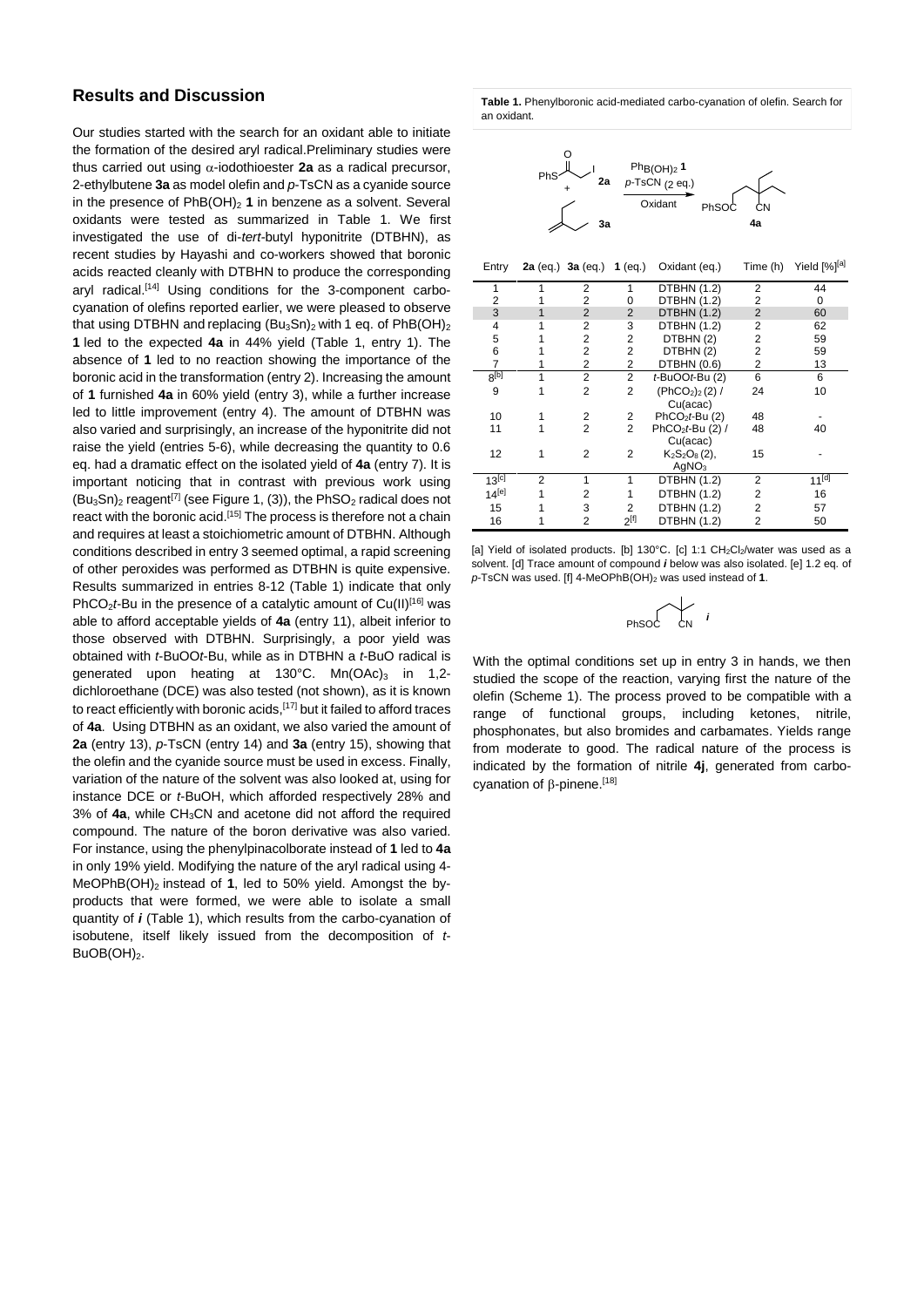

**Scheme 1.** PhB(OH)<sub>2</sub>-mediated carbo-cyanation of olefins. Variation of the nature of the olefin.

These preliminary studies were then extended to radical addition varying the nature of the radical precursor **5a-d** (Scheme 2). Several iodides bearing an ester (**5a**), α,α-difluoroester (**5b**), nitrile (**5c**) or sulfone groups (**5d**) were reactive under the above conditions, affording the desired nitriles **6a-g** in moderate to excellent yields. Difference of reactivity between iodides **5a** and 5b is worth noticing, [19] the former generally leading to higher yields. This observation had already been made previously in carbo-alkenylation reactions.[7e] Several contrasting reports have appeared recently concerning the role of fluorine substituents in C-centered radicals.[20] While the strong electronegativity of the fluorine atom should increase the electrophilicity of radical intermediate **I** (Figure 1 (3)) and thus lead to improved reactivity toward electron-rich olefins, this is not reflected in terms of yield of 3-component adducts (compare **6b**, **6d** with non-fluorinated analogues 6a, 6c). A recent report by Dolbier and co-workers<sup>[21]</sup> showed that difluoroalkyl radicals (RCF<sub>2</sub>) reacted faster with the most electron-deficient olefins, as a result of a polarized transition state. Charge transfer from RCF<sub>2</sub> to acrylonitrile for instance was shown through computational studies to lead to the development of a positive charge at the  $RCF_2$  carbon center stabilized by the electron-donation of fluorine atoms. Although **5b** also bears an additional ester group, the resulting radical species may not be so electrophilic, explaining its moderate reactivity toward electronrich olefins. Similar observations were done during previous studies with related polyfluoroalkyl radicals.<sup>[7e,f]</sup> Finally, reaction with electron-rich olefins such as vinyl pivalate led to the desired nitrile **6g-a**, along with the sulfonylcyanation product **6g-b**.



**Scheme 2.** PhB(OH)<sub>2</sub>-mediated carbo-cyanation of olefins. Variation of the nature of the radical precursor.

The reaction was also applied to dienes **7**, **9** and **11**, leading to the desired 3-component adducts albeit in moderate yields, but generally good diastereoselectivity (Scheme 3). The stereochemistry of **8**, **10** and **12** were in good agreement with those of related carbo-alkenylation products prepared earlier.[7e]



**Scheme 3. PhB(OH)<sub>2</sub>-mediated carbo-cyanation of dienes.** 

The cyanation using sulfonylcyanide being efficient, we also extended our investigation to the development of a carboalkenylation and vinylation of alkyl halide.<sup>[6,8]</sup> We first studied the addition of simple alkyl iodides to vinyl disulfone **14**, an efficient radical trap.[6n,7e] Under the same conditions than above, the expected vinylated products were formed in satisfying yields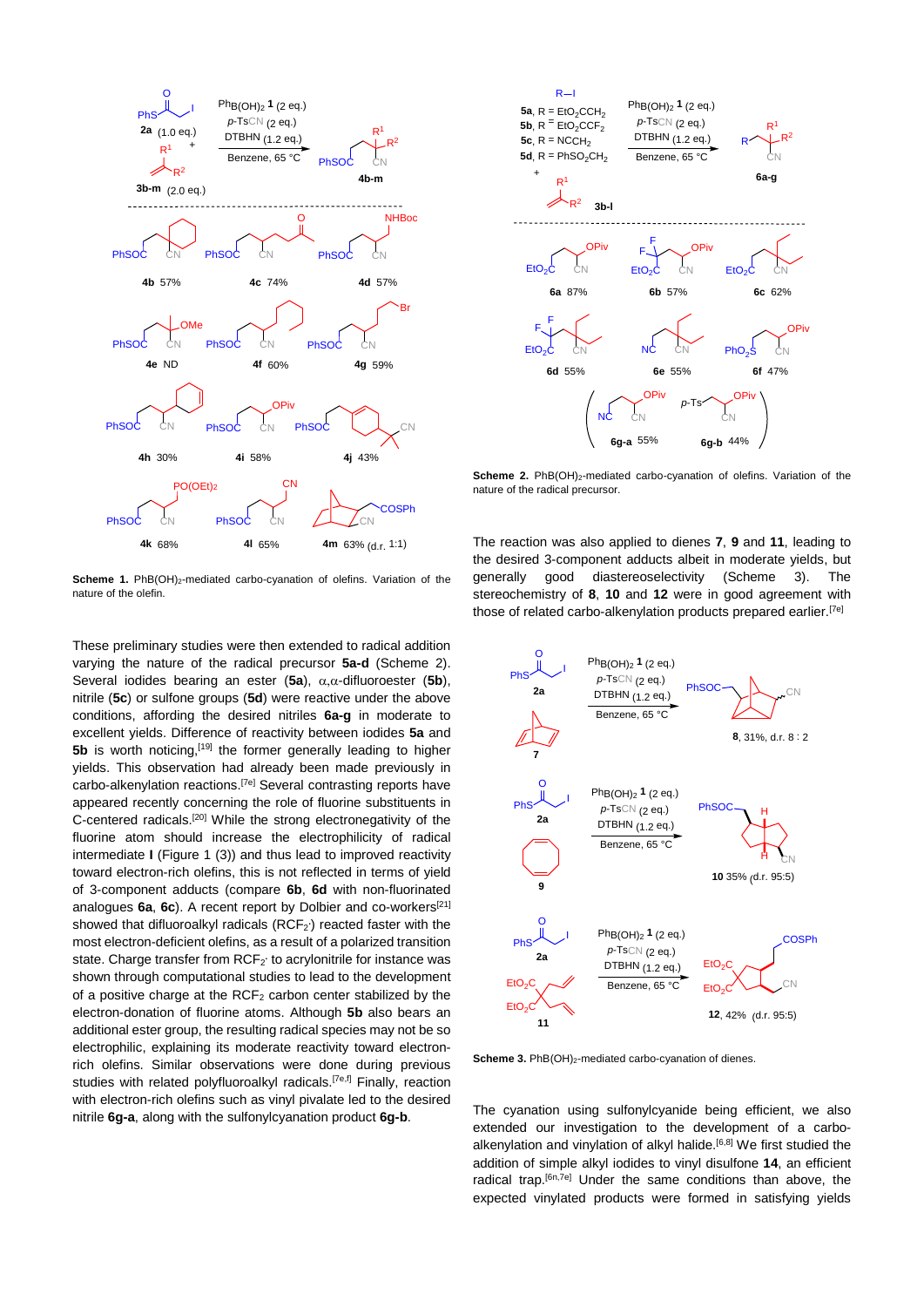(Scheme 4). Primary, secondary and tertiary alkyl radicals added efficiently onto **14**. Interestingly, formation of vinylsulfone **15f** occurred with high stereocontrol and inversion of configuration of the neomenthyl iodide precursor **13f**. Finally, other vinylation agents, including diethyl-2-(chloromethylene)malonate),<sup>[7e]</sup> 1,1,2trichloroethylene,[22] or (*E*)-ethyl-3-chloro-2- (phenylsulfonyl)acrylate were also tested but led to disappointing results with yields not exceeding 20%.



**Scheme 4.** PhB(OH)<sub>2</sub>-mediated vinylation of alkyl iodides.

Our efforts to extend the above vinylation to a three-component carbo-alkenylation process<sup>[7e]</sup> unfortunately met with little success, affording moderate yields of products, as exemplified below with the carbo-alkenylation of vinyl pivalate **3i**, which led to the 3 component adduct **16** in 36% yield (Scheme 5).



**Scheme 5.** PhB(OH)<sub>2</sub>-mediated carbo-alkenylation of olefins.

A final experiment was carried out in order to identify the presence of an aryl iodide and thus the formation of an aryl radical as the initiator of the radical process. Carbo-cyanation of *n*-octene **3f**  was thus carried out as described above, using functionalized boronic acid **17** instead of **1** to allow for the isolation of the corresponding aryl iodide (Scheme 6). Under these conditions, the carbo-cyanation product **4f** was formed as the major compound, along with the sulfonyl-cyanation product **18** and the expected aryl iodide **19**. As mentioned above, this radical process is not a chain reaction, and the electrophilic sulfonyl radical, formed upon fragmentation of *p*-TsCN, may thus react with excess olefin to generate **18**.



**Scheme 6.** Boronic acid **17**- mediated carbo-cyanation of n-octene.

Based on these experimental evidences, the mechanism of the above radical processes may be summarized as in Figure 2. Addition of the alkoxy radical (resulting from the thermal decomposition of DTBHN) onto boronic acid **1**, generates the phenyl radical (eq. 1).[14] The latter then abstracts the iodine atom from the alkyl iodide (eq. 2), to form radical **I**, which then reacts with the electron-rich olefin to generate a new nucleophilic radical **II** (eq. 3), being finally trapped by the sulfonyl derivative, leading to the addition product, along with the sulfonyl radical (eq. 4). PhSO2 radical does not react with **1** and thus is not able to propagate the radical chain.<sup>[15]</sup> This has two consequences: (1) equimolar amount of oxidant is required; (2) the sulfonyl radical accumulates in the medium during the reaction and may, with electron-richer olefins, provides sulfonyl-cyanation products such as **18**. [7f] Fortunately, addition of sulfonyl radicals onto olefins is a reversible (fast) process,<sup>[23]</sup> so that sulfonyl-cyanation generally does not impede the desired carbo-cyanation pathway.

$$
Ph-B(OH)_{2} \xrightarrow{t-BUO^{*}} Ph^{*} \tag{1}
$$

$$
Ph^{\uparrow} + EWG \sim I \longrightarrow EWG \rightarrow \text{+ PhI} \tag{2}
$$

$$
EWG - \cdot + \cdot \cdot \cdot \rightarrow R_1 R_1 \rightarrow R_2 R_2 R_3
$$
\n
$$
EWG \rightarrow R_1 R_2
$$
\n(3)



**Figure 2.** Phenylboronic acid mediated three-component carbofunctionalization of olefins.

#### **Conclusions**

As a summary, we have described a "tin-free" carbo-cyanation of olefins and vinylation of alkyl iodides using phenyl boronic acids as radical mediators. The reaction of the *t*-BuO radical, resulting from the decomposition of DTBHN, with the boronic acid generates an aryl radical, which then abstracts the iodine atom from alkyl iodides to form a C-centered radical, finally adding onto the olefin to form a new C-C bond. Moderate to excellent yields of 2- and 3-component adducts are finally obtained, through a methodology, which is operationally simple, using readily available  $PhB(OH)_2$ .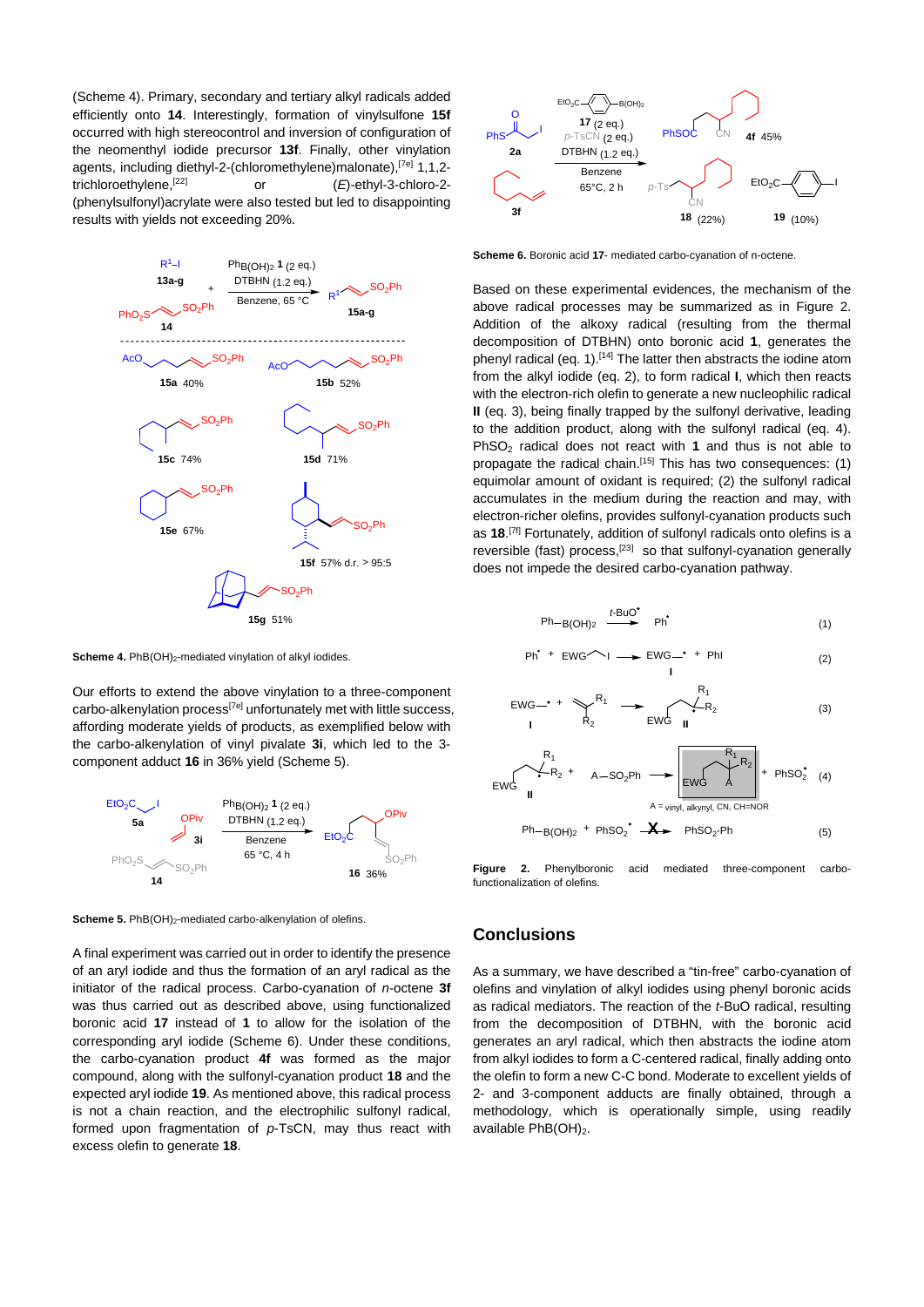#### **Experimental Section**

**General Information:** All reactions were carried out under an argon atmosphere with dry solvents under anhydrous conditions. Yields refer to chromatographically and spectroscopically (1H NMR) homogeneous materials. Commercial reagents were used without purification, unless otherwise stated. Silica gel 60M (230-400 mesh ASTM) was used for flash chromatography. In some cases, silica gel was preliminary deactivated by mixing with 5% (v/v) of triethylamine.  $CH_2Cl_2$  was dried over activated alumina columns on MBraun Solvent Purification System (SPS-800). DCE and MeCN were distilled from CaH<sub>2</sub> and benzene was distilled from Na/Benzophenone. 1H-NMR and 13C-NMR were recorded on a Brüker Avance-300 FT (1H: 300 MHz, 13C: 75.5 MHz), a Brüker DPX-400 FT (1H: 400 MHz, 13C: 100.2 MHz) and a Brüker Avance 600 (1H: 600 MHz, 13C: 150.9 MHz) apparatus using CDCI<sub>3</sub> as internal reference unless otherwise indicated. The chemical shifts (δ) and coupling constants (J) are expressed in ppm and Hz respectively. FT-IR spectra were recorded on a Perkin-Elmer Spectrum 100 using a diamond ATR accessory. HRMS were recorded with a Waters Q-TOF 2 spectrometer in the electrospray ionization (ESI) mode.

**Boronic-acid mediated carbo-cyanation - General procedure**. To a solution of iodide precursor **2a** (1 eq.) in dry benzene (1 M), were added olefin **3a-m** (2 eq.), *p*-toluenesulfonyl cyanide (2 eq.) and phenyl boronic acid **1** (2 eq.), and the reaction mixture was degassed for 10 min. Then, the process was initiated by adding slowly DTBHN (1.2 eq) at room temperature. The mixture was then stirred at 65°C and the reaction progress monitored by TLC. After the reaction was completed, the mixture was concentrated under reduced pressure and the residue purified by chromatography on silica gel.

**Boronic-acid mediated vinylation of alkyl iodides – General procedure.** To a solution of alkyl iodide **13a-g** (1 eq.) in dry benzene (1.0 M), was added (*E*)-1,2-bis(phenyl-sulfonyl)ethene **14** (2 eq.) and phenyl boronic acid **1** (2 eq.). The reaction mixture was then degassed for 10 min under argon, and the process initiated by adding DTBHN (1.2 eq.). The mixture was stirred at 65°C and the reaction progress monitored by TLC. After the reaction was complete, the solvent was concentrated under reduced pressure and the residue purified by chromatography on silica gel.

#### **Acknowledgements**

RH and CK thanks respectively the Yamaguchi University Faculty of Engineering (YUFE) and the Algerian PNE program for financial support. NSD thanks EU for a postdoctoral grant through H2020 Marie-Curie IF program (N°655527). The CNRS and the University of Bordeaux are thanked for financial help.

**Keywords:** Radicals • C-C coupling • boronic acids • tin-free methodology • sulfones

- [1] (a) A. Ding, H. Guo, *Carbometalation and heterometalation reactions of alkenes, alkynes and allene*s in Comprehensive Organic Synthesis II, Eds P. Knochel, G. A. Molander, Elsevier, 2014, Vol. 4, 891; (b) J. Choi, G. C. Fu, *Science* **2017**, *356*, 152; (c) H. Yang, X. Yang, W. Tang, *Tetrahedron* **2016**, *72*, 6143; (d) A. H. Cherney, N. T. Kadunce, S. E. Reisman, *Chem. Rev.* **2015**, *115*, 9587; (e) M. Garcia-Melchor, X. Solans-Monfort, G. Ujaque, *C-C bond formation* in Comprehensive Organic Synthesis II, Eds J. Reedijk, K. Poeppelmeier, 2013, Vol. 9, 767.
- [2] (a) G. J. Rowlands, *Tetrahedron* **2009**, *65*, 8603 and references cited therein; (b) G. S. C. Srikanth, S. L. Castle, *Tetrahedron* **2005**, *61*, 10377; (c) I. Ryu, *Multicomponent radical reactions*. In Multicomponent Radical Reactions; J. Zhu, H. Bienayme, Eds.; Wiley-VCH: Weinheim, 2005, pp 169-198; (d) V. Liautard, Y. Landais, in *Multicomponent Reactions*, Eds. J. Zhu, Q. Wang, M. X. Wang, Wiley, 2nd Edition. 2014, pp 401-438.
- [3] H. Subramanian, Y. Landais, M. P. Sibi in Comprehensive Organic synthesis*,* Eds. G. A. Molander, P. Knochel, 2nd ed., Vol. 4, Oxford: Elsevier, **2014**, pp. 699-741.
- [4] Radicals in Organic Synthesis, ed. Renaud, P.; Sibi, M. P. Wiley-VCH, Weinheim, Germany, 2001, vol. 1.
- [5] (a) F. Bertrand, F. Leguyader, L. Liguori, G. Ouvry, B. Quiclet-Sire, S. Seguin, S. Z. Zard, *C. R. Acad. Sci. Paris,* **2001**, *4*, 547; (b) B. Ovadia, F. Robert, Y. Landais, *Chimia* **2016**, *70*, 34; (c) I. J.Rosenstein in Radicals in Organic Synthesis, ed. Renaud, P.; Sibi, M. P. Wiley-VCH, Weinheim, Germany, 2001, vol. 1, pp. 50–71; (d) B. Quiclet-Sire, S. Zard, *Beilstein J. Org. Chem.* **2013**, *9*, 557.
- [6] For selected examples, see : (a) J. Gong, P. L. Fuchs, *J. Am. Chem. Soc.*  **1996**, *118*, 4486; (b) J. Xiang, P. L. Fuchs, *J. Am. Chem. Soc.* **1996**, *118*, 11986; (c) J. Xiang, W. Jiang, J. Gong, P. L. Fuchs, *J. Am. Chem. Soc.*  **1997**, *119*, 4123; (d) J. Xiang, P. L. Fuchs, *Tetrahedron Lett.* **1996**, *37*, 5269; (e) J. Xiang, W. Jiang, P. L. Fuchs, *Tetrahedron Lett.* **1997**, *38*, 6635; (f) J. Xiang, P. L. Fuchs, *Tetrahedron Lett.* **1998**, *39*, 8597; (g) X. Liu, Z. Wang, X. Cheng, C. Li, *J. Am. Chem. Soc.* **2012**, *134*, 14330; (h) G. Rouquet, F. Robert, R. Méreau, F. Castet, Y. Landais, *Chem. Eur. J.*  **2011**, *17*, 13904; (i) J. Lei, X. Wu, Q. Zhu, *Org. Lett.* **2015**, *17*, 2322. (j) J. L. García Ruano, J. Alemán, A. Parra, L. Marzo, *Eur J. Org. Chem.* **2014**, *8*, 1577 and references cited therein; (k) G. A. Russell, P. Ngoviwatchai, H. I. Tastoush, *Organometallics*, **1988**, *7*, 696; (l) G. A. Russell, H. I. Tashtoush, P. Ngoviwatchai, *J. Am. Chem. Soc.* **1984**,*106*, 4622; (m) G. A. Russell, P. Ngoviwatchai, H. I. Tashtoush, A. Pla-Dalmau, R. K. Khanna, *J. Am. Chem. Soc.* **1988**,*110*, 3530; (n) N. Miyamoto, D. Fukuoka, K. Utimoto, H. Nozaki, *Bull. Chem. Soc. Jpn* **1974**, *47*, 503; (o) Y. Amaoka, M. Nagatomo, M. Watanabe, K. Tao, S. Kamijo, M. Inoue, *Chem. Sci.* **2014**, *5*, 4339; (p) T. Hoshikawa, S. Kamijo, M. Inoue, *Org. Biomol. Chem.* **2013**, *11*, 164; (q) G. Rouquet, F. Robert, R. Méreau, F. Castet, P. Renaud, Y. Landais, *Chem. Eur. J.* **2012**, *18*, 940.
- [7] (a) E. Godineau, Y. Landais, *J. Am. Chem. Soc.* **2007**, *129*, 12662; (b) V. Liautard, F. Robert, Y. Landais, *Org. Lett.* **2011**, *13*, 2658; (c) Y. Landais, F. Robert, E. Godineau, L. Huet, N. Likhite, *Tetrahedron* **2013**, *69*, 10073; (d) C. Poittevin, V. Liautard, R. Beniazza, F. Robert, Y. Landais, *Org. Lett.* **2013**, *15*, 2814; (e) R. Beniazza, V. Liautard, C. Poittevin, B. Ovadia, S. Mohammed, F. Robert, Y. Landais, *Chem. Eur. J.* **2017**, *23*, 2439; (f) H. Hassan, V. Pirenne, M. Wissing, C. Khiar, A. Hussain, F. Robert, Y. Landais, *Chem. Eur. J.* **2017**, *23*, 4651.
- [8] (a) A.-P. Schaffner, V. Darmency, P. Renaud, *Angew. Chem., Int. Ed.* **2006**, *45*, 5847. *Angew. Chem.,* **2006**, *118*, 5979; (b) A. Schaffner, K. Sarkunam, P. Renaud, *Helv. Chim. Acta* **2006**, *89*, 2450; (c) S. Kim, S. Kim, *Bull. Chem. Soc. Jpn.* **2007**, *80*, 809; (d) S. Sumino, M. Uno, H.-J. Huang, Y. K. Wu, I. Ryu, *Org. Lett.* **2018**, *20*, 1078.
- [9] (a) F. Le Guyader, B. Quiclet-Sire, S. Seguin, S. Z. Zard, *J. Am. Chem. Soc.* **1997**, *119*, 7410; (b) F. Bertrand, B. Quiclet-Sire, S. Z. Zard, *Angew. Chem., Int. Ed.* **1999**, *38*, 1943. *Angew. Chem.,* **1999**, *111*, 2135; (c) S. Kim, C. J. Lim, *Bull. Korean. Chem. Soc.* **2003**, *24*, 1219; (d) K. Weidner, A. Giroult, P. Panchaud, P. Renaud, *J. Am. Chem. Soc.* **2010**, *132*, 17511; (e) B. Ovadia, F. Robert, Y. Landais, *Org. Lett.* **2015**, *17*, 1958; (f) J. Lei, X. Wu, Q. Zhu, *Org. Lett.* **2015**, *17*, 2322.
- [10] For selected recent examples, see: (a) S. Tang, Y. Wu, W. Liao, R. Bai, C. Liu, A. Lei, *Chem. Commun.* **2014**, *50*, 4496; (b) Z. Huang, Q. Lu, Y. Liu, D. Liu, J. Zhang, A. Lei, *Org. Lett.* **2016**, *18*, 3940; (c) Y. Sun, A. Abdukader, D. Lu, H. Zhang, C. Liu, *Green Chem.* **2017**, *19*, 1255; (d) S. Shaaban, S. Liang, N.-W. Liu, G. Manolikakes, *Org. Biomol. Chem.* **2017**,*15*, 1947; (e) A. Rodríguez, W. J. Moran, *J. Org. Chem.* **2016**, *81*, 2543; (f) A. Garcia-Dominguez, S. Müller, C. Nevado, *Angew. Chem. Int. Ed.* **2017**, *56*, 9949; (g) C. Simon Gloor, F. Denes, P. Renaud, *Angew. Chem. Int. Ed.* **2017**, 56, 13329; (h) A. S. Deeming, E. J. Emmett, C. S. Richards-Taylor, M. Willis, *Synthesis* **2014**, *46*, 2701; (i) J. Zhang, Y. An, J. Wu, *Chem. Eur. J.* **2017**, *23*, 9477.
- [11] M. R. Heinrich, *Chem. Eur. J.* **2009**, *15*, 820 and references cited therein.
- [12] (a) I. B. Seiple, S. Su, R. A. Rodriguez, R. Gianatassio, Y. Fujiwara, A. L. Sobel, P. S. Baran, *J. Am. Chem. Soc.* **2010**, *132*, 13194; (b) Y. Fujiwara, V. Domingo, I. B. Seiple, R. Gianatassio, M. D. Bel, P. S. Baran, *J. Am. Chem. Soc.* **2011**, *133*, 3292; (c) P. P. Singh, S. K. Aithagani, M. Yadav, V. P. Singh, R. A. Vishwakarma, *J. Org. Chem.* **2013**, *78*, 2639; (d) J. Wang, S. Wang, G. Wang, J. Zhang, X.-Q. Yu, *Chem. Commun.* **2012**, *48*, 11769; (e) M. Yan, J. C. Lo, J. T. Edwards, P. S. Baran, *J. Am. Chem. Soc.* **2016**, *138*, 12692.
- [13] Model reactions involving phenylboronic acids and DTBHN in the presence of *p*-TsCN, vinylsulfones or olefins did not provide addition products.